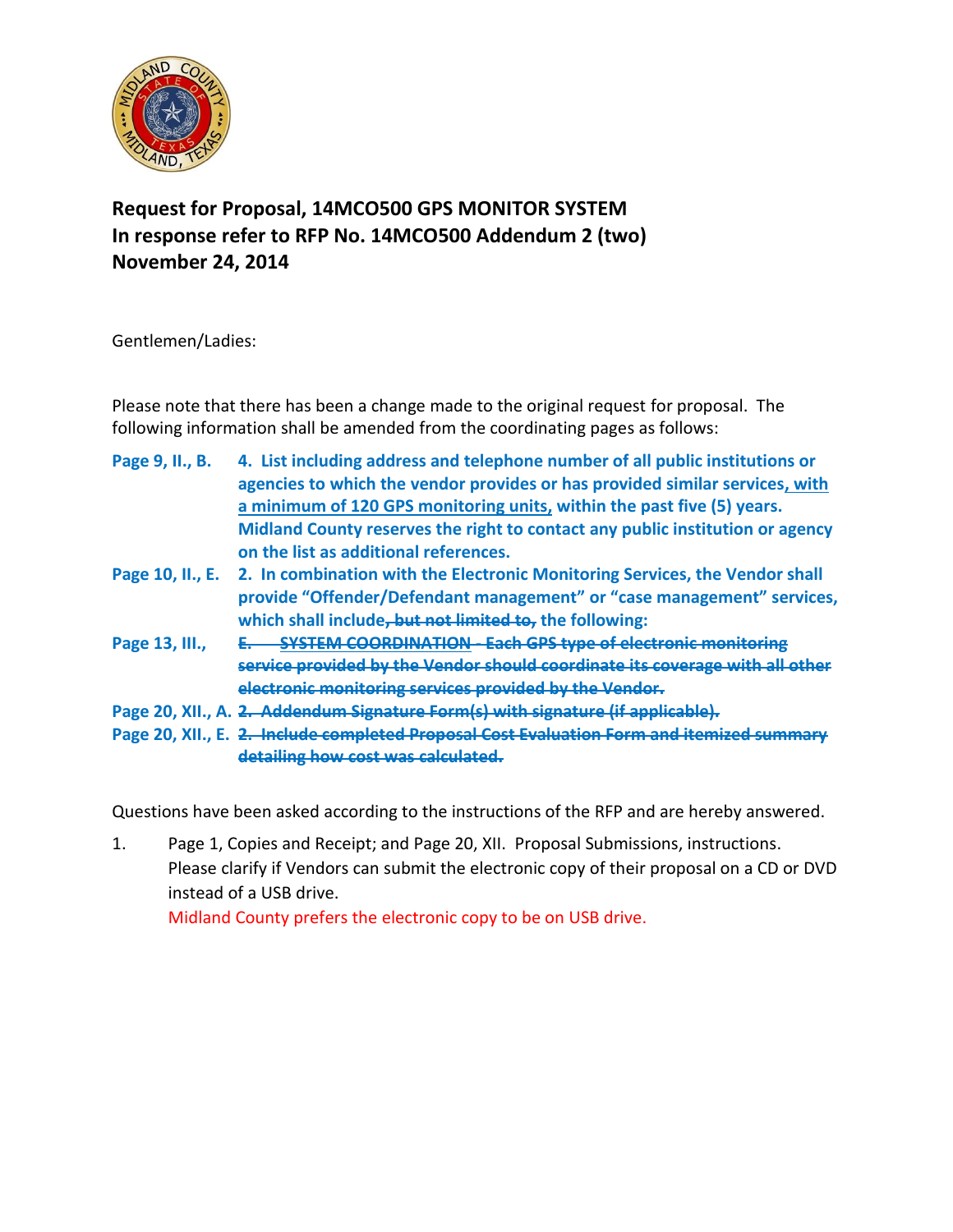2. Page 11, Section II. Standards for Service, E. Services, 2.

We need clarification on several aspects of this specification.

a) This specification identifies three tasks the County considers "Offender/Defendant management" or "case management" service. However, the specification states this service is not limited to these three tasks. Please identify all of the

"Offender/Defendant management" or "case management" service the County expects the Vendor to perform.

An amendment has been made, on page 1 of this Addendum, to remove the phrase "but not limited to". Midland County expects the Vendor to provide court testimony, either in person or written, as requested or required when necessary to have an expert witness regarding the equipment provided by the Vendor. Midland County expects the Vendor to provide access to software that allows the Midland County Departments to enroll defendants on a case by case situation and allows the Midland County Departments to modify each case as needed, as a requirement by the courts. The database must be able to provide custom reports to the Departments.

b) Please confirm the County expects the Vendor's staff to enroll and un-enroll offenders into its GPS monitoring application.

Midland County Departments will enroll and un-enroll defendants through the Vendor via email, fax, or through Vendor's software.

c) Please provide the timeframe in which the Vendor's staff is to (1) enroll offenders into its GPS monitoring application and (2) un-enroll offenders out of its GPS monitoring application.

Midland County Department will notify Vendor as to when a defendant will be enrolled and un-enrolled using the Vendor's software.

3. Page 11, Section II, Standards for Service, E. Services

We need clarification on several aspects of this specification.

a) Please describe the service requirements the County expects the Vendor to perform during the County's normal business hours (M-F, 7:30 am – 4:30 pm). During business hours, Midland County expects Vendor to notify Department if they have missed an important portion in enrolling a defendant into Vendor software. Also, Vendor needs to provide notification if defendants monitor needs any maintenance service.

b) Please confirm the service requirements are performed in the County-provided office space, which the County agreed to provide on page 3, Question 7 of Addendum #1. The County provided office space is a cubical with storage space for Vendor to use when representative visits Midland County.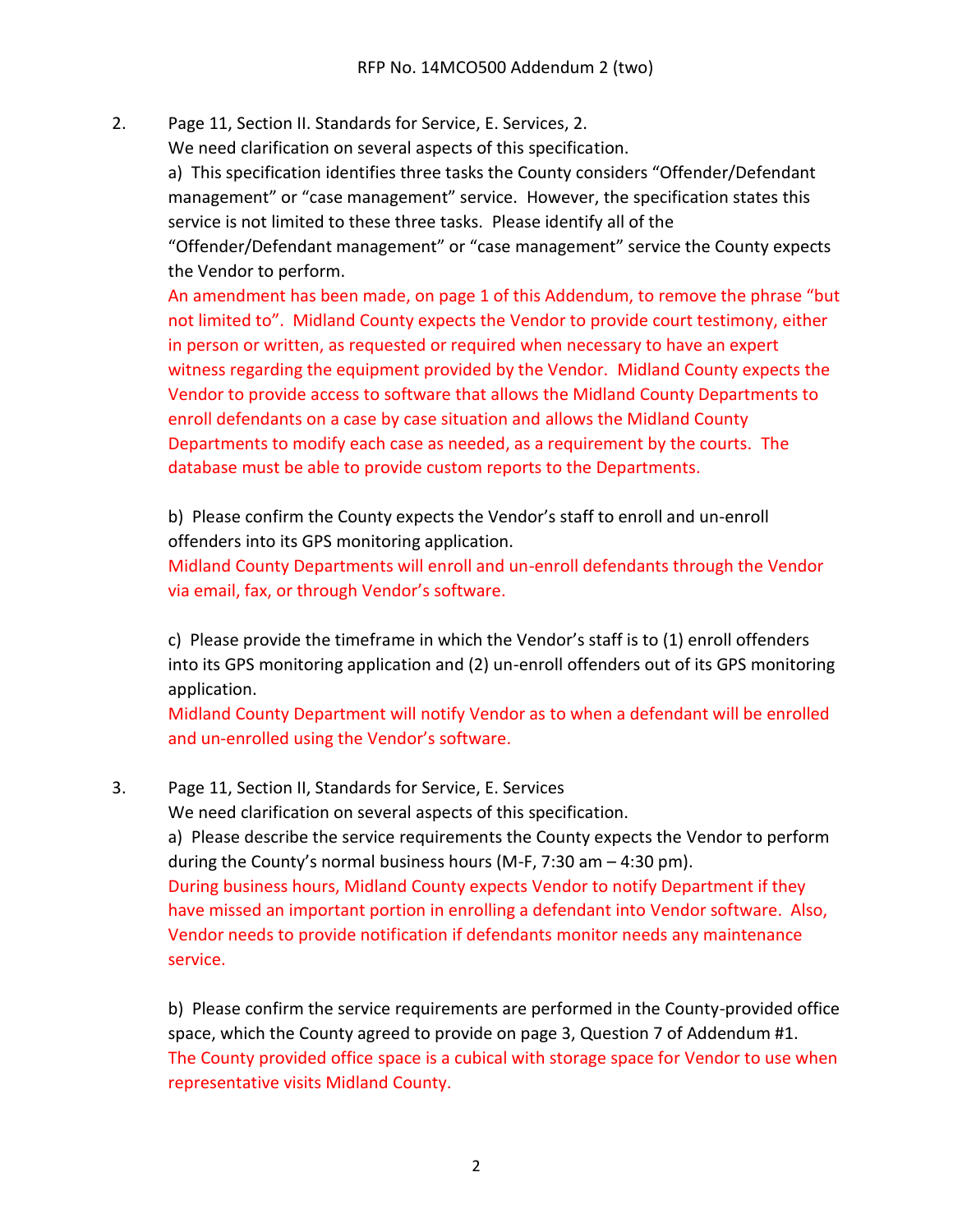4. Page 12, Section III: Equipment, B. Auxiliary Communication Services Please clarify what auxiliary communication service the County expects the Vendor to provide. For example, is the County expecting the Vendor to provide smart phones? If so, please identify the number of smart phones (or other communication access) the County needs on an annual basis.

Midland County is requiring that the Vendor provide any equipment/software/login that is needed for the department to track or monitor during business hours the GPS device.

- 5. Page 16, IV. Level of Service, F. System and Equipment Maintenance, G. Forms Please provide a sample of the forms the County currently uses and expects the Vendor to use. Please identify the format in which the form is given to the Vendor. For example, one form is in Microsoft Word (or another word processing application) or in Microsoft Excel (or another spreadsheet application). Currently, Midland County does not use any forms. If Vendor requires forms, Midland County would like to receive those forms in Microsoft Word or Microsoft Excel format.
- 6. Page 20, XIII. Proposal Submissions, C. Section 3, 2. Please clarify if Vendors are to provide a point-by-point response to each specification in the following sub-sections of the solicitation in this portion of their proposal: II. Standards For Service, III. Equipment, IV. Level of Service, V. Records Retention and Records Back-up Plan, VI. Security and Privacy, VII. Disclosure of Information, VIII. Criminal History Authorization Form, IX, Training and Orientation, and X Testimony. Yes
- 7. Page 20 XIII Proposal Submissions, E. Section 5: Cost Proposal Please clarify what Cost Proposal Evaluation Form needs to be submitted for this RFP. The requirement for this form has been removed in the Amendment on page 1 of this Addendum.
- 8. Page 18, XI Evaluation, Section B, Item 3 Proposed Approach and Management, c. Proposal Fee Schedule Please clarify what the County expects from the Proposal Fee Schedule listed as part of the evaluation of the Proposed Approach and Management. How is the Proposal Fee Schedule different from the Cost Proposal? Midland County expects the Vendor to list all costs associated with installation, maintenance, and monitoring of all devices included in the response to this RFP. See ATTACHMENT B on page 9 of this Addendum.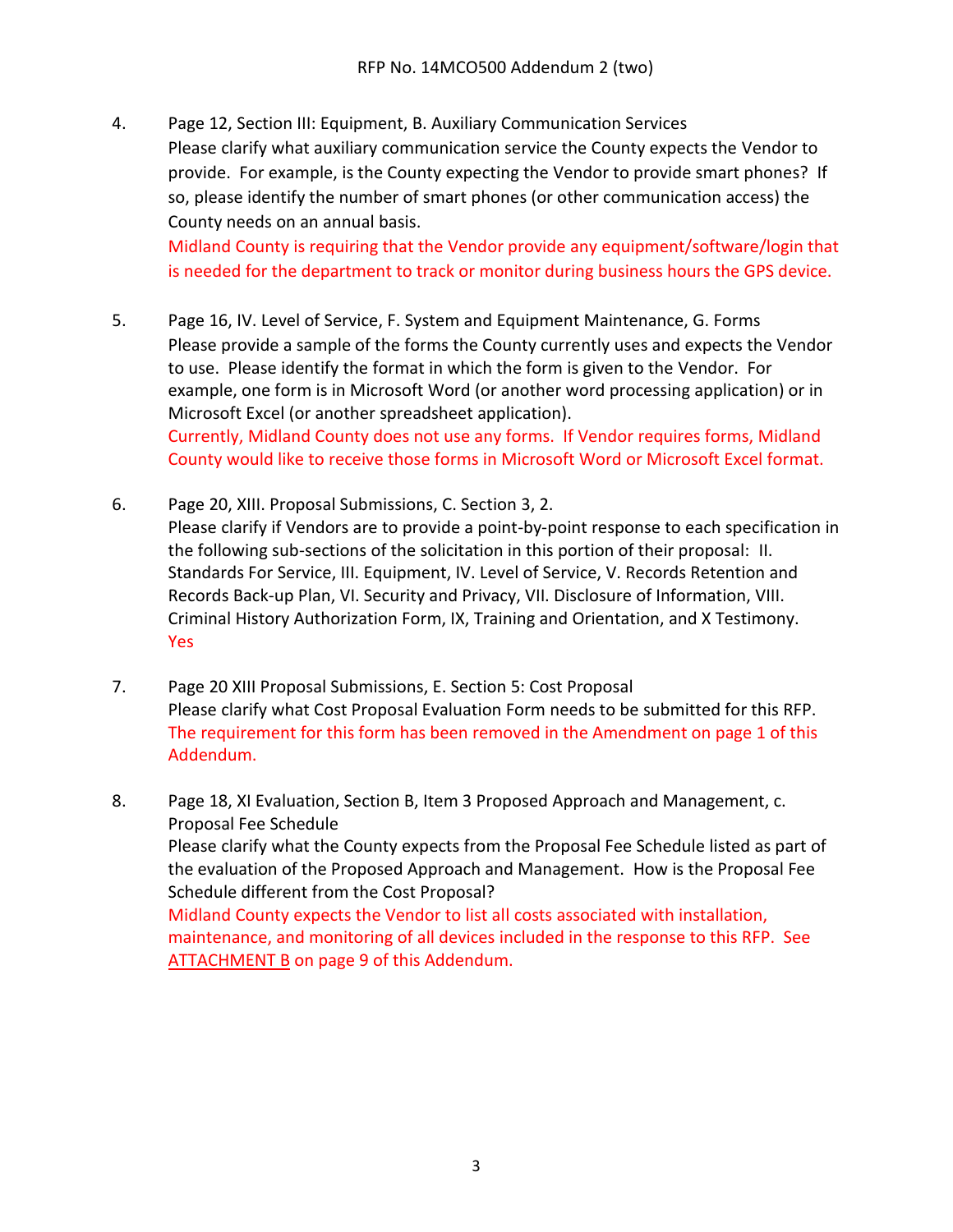- 9. In response to RFP 14MCO500, Omnilink has the following question(s)
	- Page 20, states

"XII. PROPOSAL SUBMISSIONS Provide RFP response in the format listed below. Number all pages consecutively. One (1) original, four (4) copies, and an electronic copy on USB drive should be submitted. A. Section 1: Required Forms

- 1. Proposal Affidavit with signature and notarization.
- 2. Addendum Signature Form(s) with signature (if applicable).
- 3. Insurance Certificates.
- 4. References.

5. Deficiencies and Deviations Form.

Question: What is the Deficiencies and Deviations Form, is it the Release form included as Attachment A?

No, please see ATTACHMENT C on page 10 of this Addendum. Also please see the amendment on page 1 removing the Addendum Signature Form(s) and References forms.

10. Page 10, Section II. C. 6. states, "the Vendor shall replace defective or malfunctioning parts and/or equipment within forty-eight (48) hours of notice or knowledge of a malfunction or failure for Active GPS".

Is it the County's intent for the Vendor to:

- Remove the defective equipment from the offender's person and replace it with one functioning correctly, or
- Restock the device in the County's inventory after the County has installed a new unit?

The County will remove the defective equipment from the defendant's person and replace it with a unit in the County's inventory. The Vendor will send a replacement unit that is NOT DEFECTIVE to the County to replenish said County's inventory. The County will inform the Vendor that the defective units need to be sent back.

- 11. Which of the following duties with the Vendor be required to perform:
	- Provide program orientation
	- Enroll offenders into the GPS monitoring system (enter data, inclusion zones, exclusion zones, etc.)
	- Install equipment
	- Monitor offender movements
	- Report offender rule violations to the County (verbal and/or written reports)
	- De-install equipment
	- Recover deactivated equipment

The Vendor will be required to perform the following:

- Provide program orientation
- Monitor defendant movements after business hours
- Report defendant rule violations to the County (verbal and/or written reports)
- Recover deactivated equipment

Midland County will install and de-install the equipment. Midland County can enroll defendants as long as we have access to the Vendor's software. If the equipment was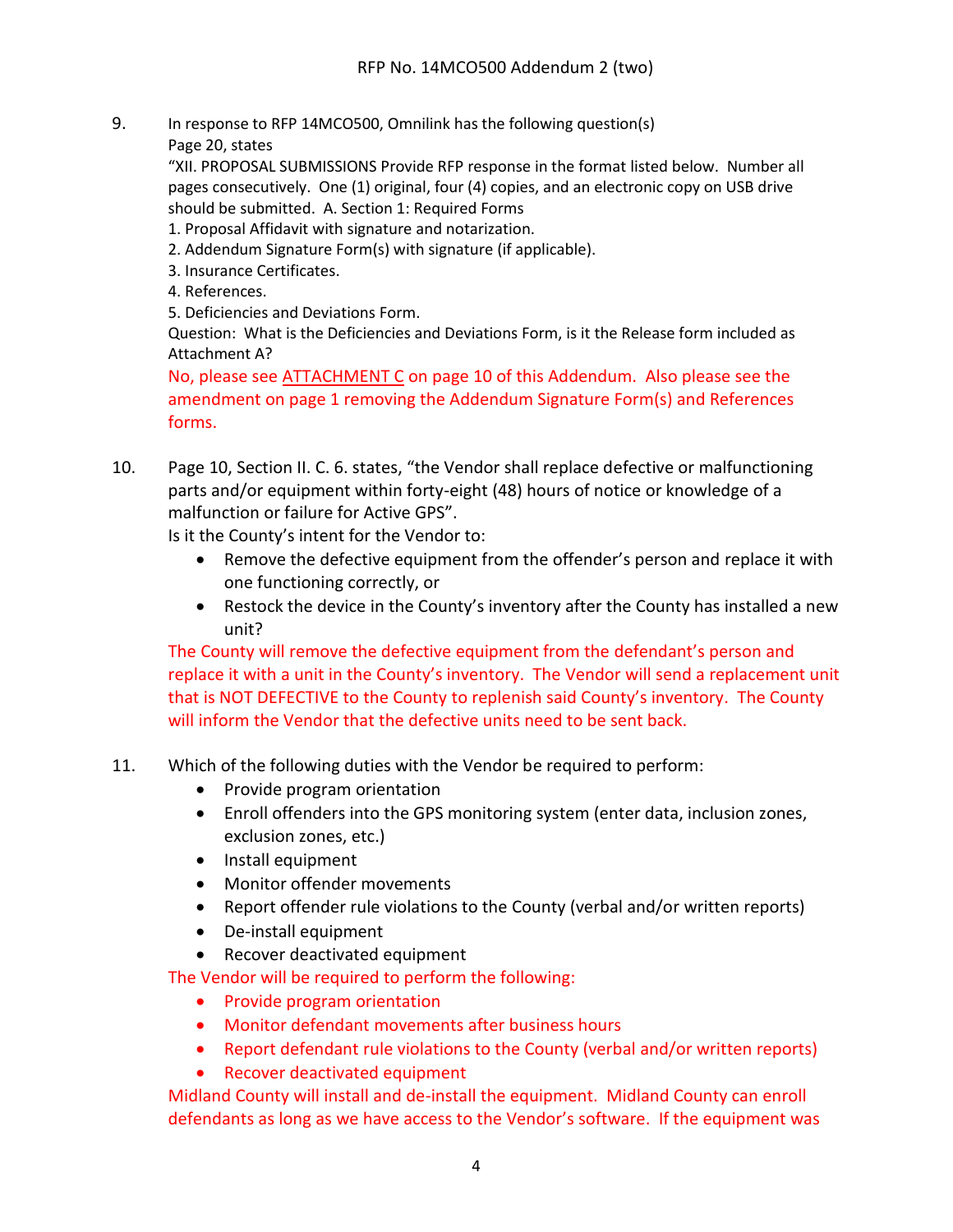removed by the defendant and is in the local area (within 50 miles of Midland County), the County will make an attempt to recover the equipment. If the equipment was removed by the defendant outside of the 50 mile radius of Midland County, the County will not be responsible for recovering the equipment.

- 12. Page 9, Section II.B. 4 states, "Vendor should include the following information in response to this RFP – List including address and telephone number of all public institutions or agencies to which the Vendor provides or has provided similar services within the past five (5) years". Vendors typically provide services to hundreds of small agencies, with most of the using only a few devices each year. Please consider revising this specification to match the County's utilization rate and require Vendors to provide a list of agencies with a minimum of 120 GPS monitoring units. See amendment on page 1 of this Addendum.
- 13. Based on the importance of the County's responses to questions, and the impending Thanksgiving Holiday, would the County consider at least a two (2) week extension to the proposal due date? No, the proposal due date will stay December 2, 2014
- 14. What types of participants are to be monitored? Felon, misdemeanants? Will juveniles be placed on the program? Both felony and misdemeanor defendants will monitored and yes, juveniles will be placed on the program.
- 15. On average, how many installations do you have per month (activations)? On average how many de-installations do you have per month (deactivations)? Activations – about 60-70 Deactivations – about 10
- 16. Are participants allowed back onto the program if they damage any equipment? If so, what is the amount of the participants that this situation would apply to annually? Yes, maybe 1 or 2 are allowed back onto the program per year and they must pay the fee for the damaged monitor directly to the Vendor.
- 17. Who is the County's current vendor? Does the current program provider have staff/personnel in place/onsite? If so, how many? Omnilink is the current Vendor. No, there is not staff/personnel on site.
- 18. What are the model numbers/names for the Omnilink GPS equipment being currently used? There isn't a specific model number, it is only referred to as Omnilink Global Positioning System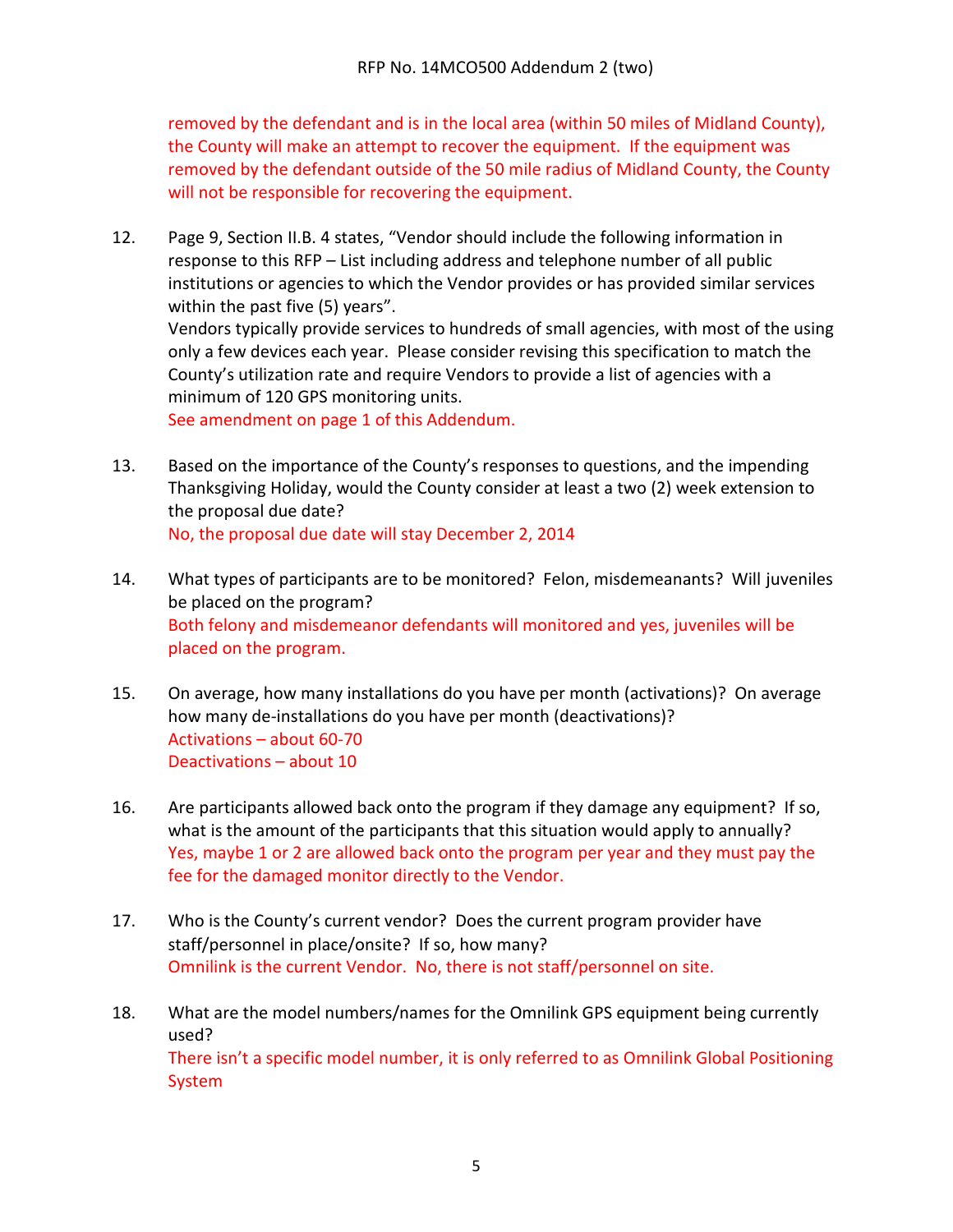- 19. Please clarify if the County uses any home beacons and, if so, what model. Please provide the breakdown of (1) landline and (2) cellular models. No
- 20. Please clarify if the County uses a one-piece GPS monitoring device, a two-piece, or both. Please clarify if the County has a preference for a one-piece or two-piece GPS monitoring device. Midland County uses a one-piece GPS monitoring device in that one device is strapped to the defendant's ankle.
- 21. Please clarify if the County's protocols require the Vendor's staff to have voice communication with clients. Yes, after hours the Vendor's staff may be required to call the defendant to remind them that they should be charging the device at a certain time or they may have to call a defendant who is not home at curfew and then send the department an email providing the reason that the defendant gave for not being at home at curfew.
- 22. Does the agency require provision of notification tools, i.e. cell phone, laptops, etc? If so, how many based on staff assigned to the program? No, Midland County does not require those types of provisions.
- 23. Does the County have a preferred cellular service provider for optimum local coverage? No
- 24. How many locations must training be provided at? One (1)
- 25. How many agency sites are involved in the operation of this program? Three (3)
- 26. When is the anticipated date for commencement of services under the new contract? Within 30 days of the contract being signed.
- 27. As an existing program, will the population transition to the new vendor? Or will the program start with 0 participants? The population will transition to the new vendor.
- 28. When are services anticipated to be fully transitioned to the new contract / contractor? On the  $30<sup>th</sup>$  day after signing the contract.
- 29. Beyond English and Spanish, are any other languages required to assist with program population cultural / language needs? No
- 30. Will agency personnel require access to the monitoring platforms? If so, how many? Midland County requires 15-20 employees have access to the monitoring software.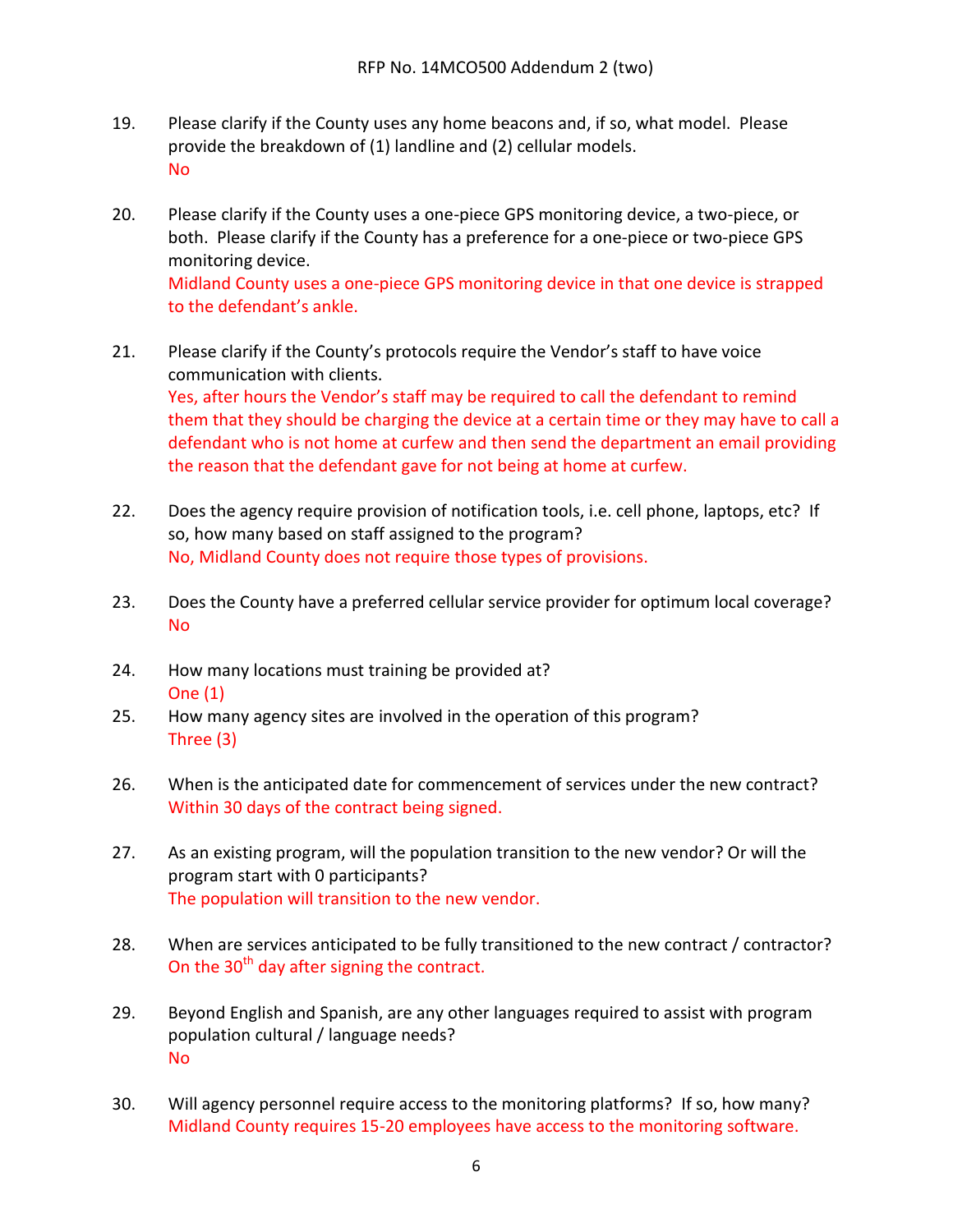31. Page 11, II.E.2.b – please describe what is required for Vendor staff in response to "otherwise operate the offender/defendant case management system". Are there any other functions and services provided by the current vendor that are desired, but not specifically described in the Solicitation? For example: orientation, enrollment, data entry, collection of fees? Midland County expects the Vendor to provide access to software that allows the

Midland County Departments to enroll defendants on a case by case situation and allows the Midland County Departments to modify each case as needed, as a requirement by the courts. The database must be able to provide custom reports to the Departments.

- 32. Is any Domestic Violence monitoring being performed? If so, what responsibilities does the current vendor have for this service? Yes. The current monitor sends an alert to Midland County letting them know that the defendant is close to the victim's home. If this happens, after hours, the department receives an email alert.
- 33. Page 12, III.C.3 please define what type of victim notification services are required. Midland County is not requiring a Victim Personal Alert Device, we are simply asking that if the Vendor offers one to please provide information on this device and pricing. We would like the device to notify the victim that the defendant is within a 300 foot radius.
- 34. Page 13, III, E please define what type of system coordination is required if vendors are only proposing Active GPS equipment. Please see amendment on page 1 of this addendum.
- 35. Is the vendor's system required to communicate with the County's system? The County will only use the Vendor's system. The County does not have a GPS system.
- 36. How many/what percentage of in-active spare/shelf units are required for the program? 5%
- 37. Please clarify that the "Release" form provided on the RFP page 22 is informational and not required for submission with vendor proposal responses. Correct, the Release Form is strictly informational for the Vendor.
- 38. The RFP states that vendors are to submit pricing on a "Proposal Cost Evaluation Form" (RFP page 20, # XII.E.2); however this form has not been included. Does the County have a format preference for vendor's pricing response, or will this form be provided via Addendum? Is the County requesting tiered or flat pricing? The requirement for this form has been removed in the Amendment on page 1 of this Addendum. The County does not have a format preference for Vendor's pricing response. The County is requesting flat pricing.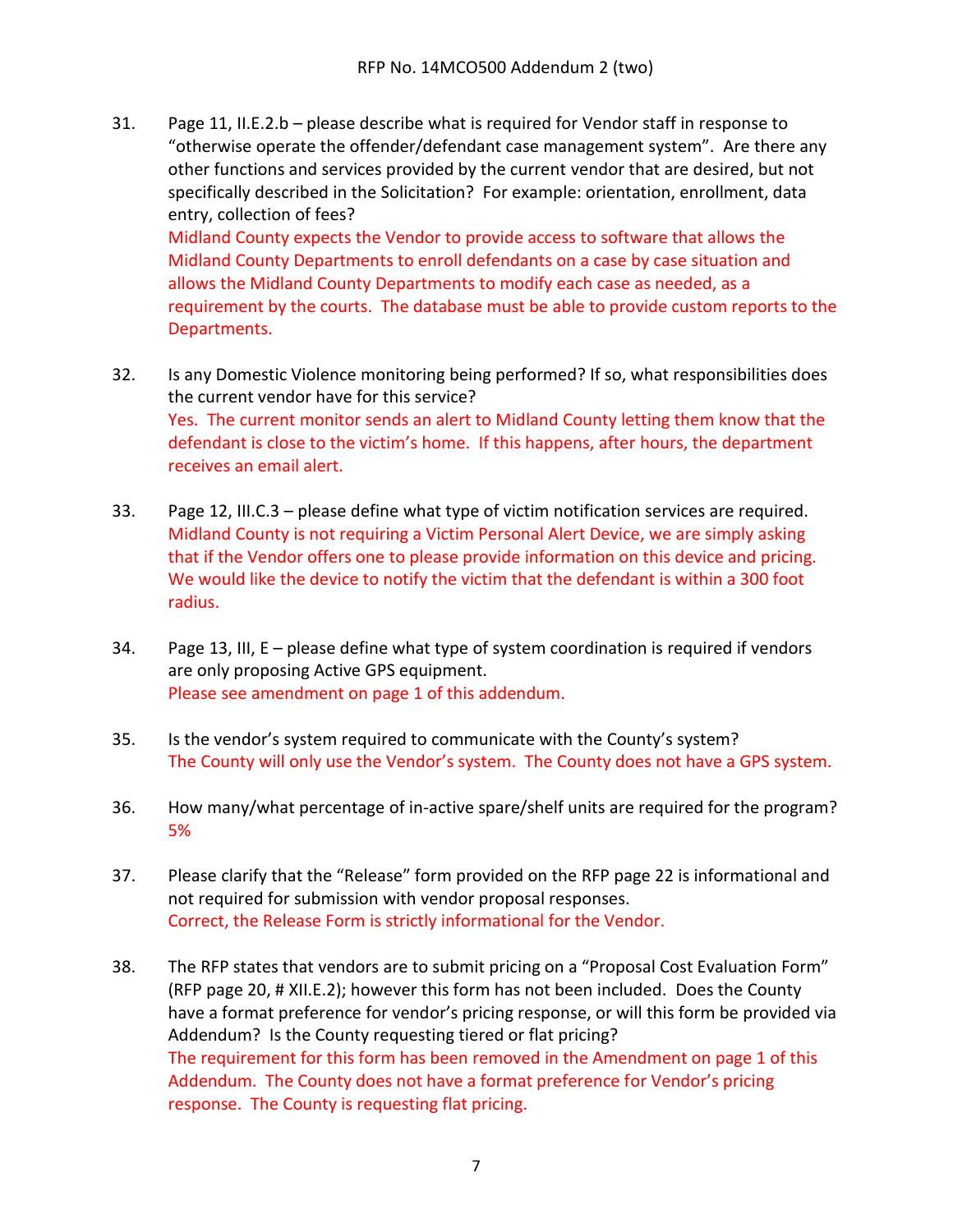- 39. Will the agency consider the use of nationally vetted, convenience purchase vehicles for this proposal including WSCA-NASPO? Midland County does not currently use WSCA-NASPO as a cooperative purchasing program, however we do use other cooperative purchasing programs that our Commissioners Court has authorized membership with.
- 40. RFP page 20, # XII.A: Required Forms Several forms are mentioned within this Proposal Submission instructional section; however they have not been included with the RFP. Will these forms be provided via Addendum? If not, how would the County like vendors to respond to these requirements?

The requirement for the Addendum Signature Form(s) has been removed with an Amendment on page 1 of this Addendum. For the Deficiencies and Deviation Form, please see ATTACHMENT C on page 10 of this Addendum. A form for References and Insurance Certificates will not be provided by the County.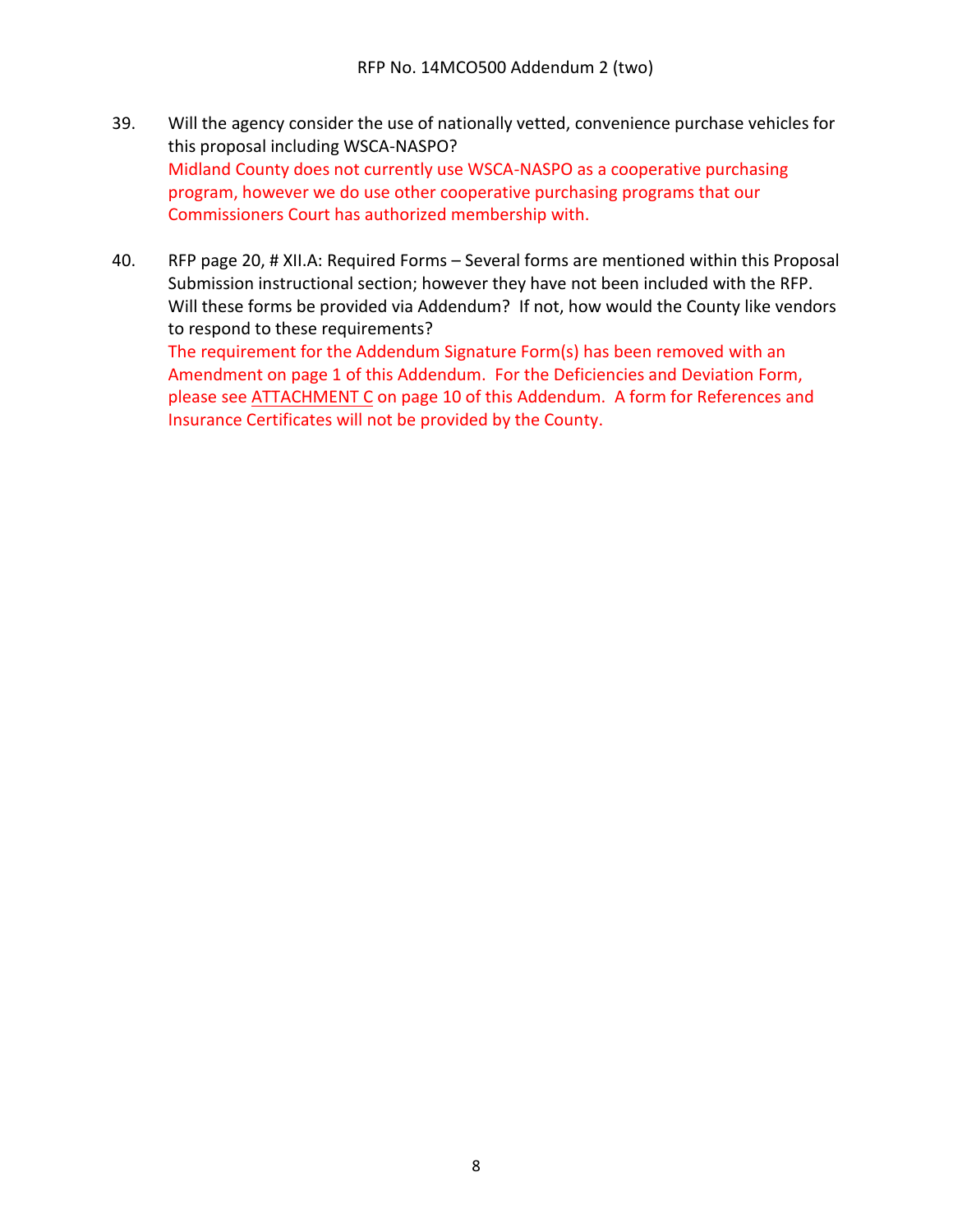## **PROPOSAL FEE SCHEDULE FORM**

Provide below all costs associated with installation, maintenance and monitoring of all devices included in response to this RFP. Charges will be billed directly to Midland County.

## **Charges not listed in RFP will not be allowed.**

List below any applicable fees that may be charged to Midland County:

| <b>Fee Description</b> | Cost |
|------------------------|------|
|                        |      |
|                        |      |
|                        |      |
|                        |      |
|                        |      |
|                        |      |
|                        |      |
|                        |      |
|                        |      |
|                        |      |
|                        |      |
|                        |      |
|                        |      |
|                        |      |